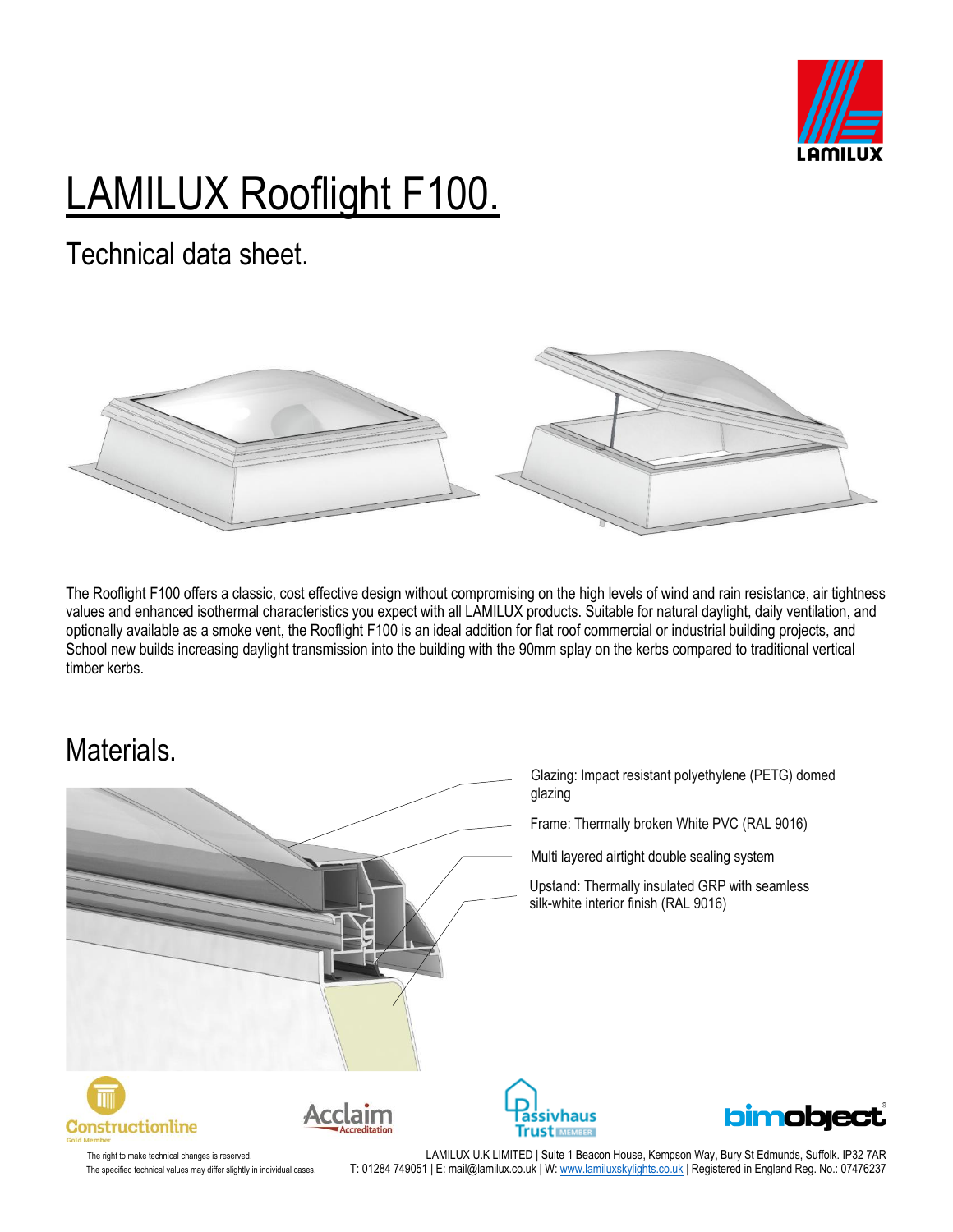

#### Dimensions.



| <b>Structural</b><br>roof opening<br>size (mm) | Hinge<br>side | Lighting<br>area<br>(m <sup>2</sup> ) | <b>Structural</b><br>roof opening<br>size (mm) | Hinge<br>side | Lighti<br>area<br>(m <sup>2</sup> ) |
|------------------------------------------------|---------------|---------------------------------------|------------------------------------------------|---------------|-------------------------------------|
| 500 x 1000                                     |               | 0.26                                  | 1250 x 2500                                    | $\,<$         | 2.48                                |
| 500 x 1500                                     |               | 0.42                                  | 1350 x 2300                                    |               | 2.48                                |
| 600 x 600                                      |               | 0.18                                  | 1400 x 1400                                    |               | 1.49                                |
| 600 x 900                                      |               | 0.30                                  | 1500 x 1500                                    |               | 1.74                                |
| 600 x 1200                                     |               | 0.43                                  | 1500 x 1800                                    |               | 2.14                                |
| 700 x 1350                                     |               | 0.61                                  | 1500 x 2000                                    |               | 2.40                                |
| 800 x 800                                      |               | 0.38                                  | 1500 x 2100                                    |               | 2.53                                |
| 800 x 1500                                     |               | 0.82                                  | 1500 x 2400                                    | $\leq$        | 2.93                                |
| 900 x 900                                      |               | 0.52                                  | 1500 x 2500                                    |               | 3.06                                |
| 900 x 1200                                     |               | 0.73                                  | 1500 x 2700                                    |               | 3.33                                |
| 900 x 1450                                     |               | 1.08                                  | 1500 x 3000                                    |               | 3.72                                |
| 1000 x 1000                                    |               | 0.67                                  | 1800 x 1800                                    |               | 2.62                                |
| 1000 x 1500                                    |               | 1.08                                  | 1800 x 2100                                    |               | 3.11                                |
| 1000 x 2000                                    |               | 1.49                                  | 1800 x 2400                                    |               | 3.60                                |
| 1000 x 2400                                    |               | 1.82                                  | 1800 x 2500                                    |               | 3.75                                |
| 1000 x 2500                                    |               | 1.90                                  | 1800 x 2700                                    |               | 4.08                                |
| 1000 x 3000                                    |               | 2.31                                  | 1800 x 3000                                    |               | 4.57                                |
| 1200 x 1200                                    |               | 1.04                                  | 1800 x 3200                                    |               | 4.89                                |
| 1200 x 1500                                    |               | 1.35                                  | 2000 x 2000                                    |               | 3.31                                |
| 1200 x 1800                                    |               | 1.65                                  | 2000 x 2500                                    |               | 4.22                                |
| 1200 x 2400                                    |               | 2.26                                  | 2000 x 3500                                    |               | 6.04                                |
| 1200 x 2500                                    | $\approx$     | 2.37                                  | 2250 x 2250                                    |               | 4.28                                |
| 1200 x 2700                                    |               | 2.57                                  | 2500 x 2500                                    |               | 5.38                                |
| 1200 x 3000                                    | $\approx$     | 2.88                                  | 250 x 2700                                     |               | 5.85                                |
| 1250 x 1250                                    |               | 1.15                                  | 3000 x 3000                                    |               | 7.95                                |







| <b>Structural</b><br>roof opening<br>size (mm) | <b>Hinge</b><br>side | Lighting<br>area<br>(m <sup>2</sup> ) |
|------------------------------------------------|----------------------|---------------------------------------|
| 1250 x 2500                                    |                      | 2.48                                  |
| 1350 x 2300                                    |                      | 2.48                                  |
| 1400 x 1400                                    |                      | 1.49                                  |
| 1500 x 1500                                    |                      | 1.74                                  |
| 1500 x 1800                                    |                      | 2.14                                  |
| 1500 x 2000                                    |                      | 2.40                                  |
| 1500 x 2100                                    |                      | 2.53                                  |
| 1500 x 2400                                    |                      | 2.93                                  |
| 1500 x 2500                                    |                      | 3.06                                  |
| 1500 x 2700                                    |                      | 3.33                                  |
| 1500 x 3000                                    |                      | 3.72                                  |
| 1800 x 1800                                    |                      | 2.62                                  |
| 1800 x 2100                                    |                      | 3.11                                  |
| 1800 x 2400                                    |                      | 3.60                                  |
| 1800 x 2500                                    |                      | 3.75                                  |
| 1800 x 2700                                    |                      | 4.08                                  |
| 1800 x 3000                                    |                      | 4.57                                  |
| 1800 x 3200                                    |                      | 4.89                                  |
| 2000 x 2000                                    |                      | 3.31                                  |
| 2000 x 2500                                    |                      | 4.22                                  |
| 2000 x 3500                                    |                      | 6.04                                  |
| 2250 x 2250                                    |                      | 4.28                                  |
| 2500 x 2500                                    |                      | 5.38                                  |
| 250 x 2700                                     |                      | 5.85                                  |
| 3000 x 3000                                    |                      | 7.95                                  |





The right to make technical changes is reserved. LAMILUX U.K LIMITED | Suite 1 Beacon House, Kempson Way, Bury St Edmunds, Suffolk. IP32 7AR The specified technical values may differ slightly in individual cases. T: 01284 749051 | E: mail@lamilux.co.uk | W: <u>www.lamiluxskylights.co.uk</u> | Registered in England Reg. No.: 07476237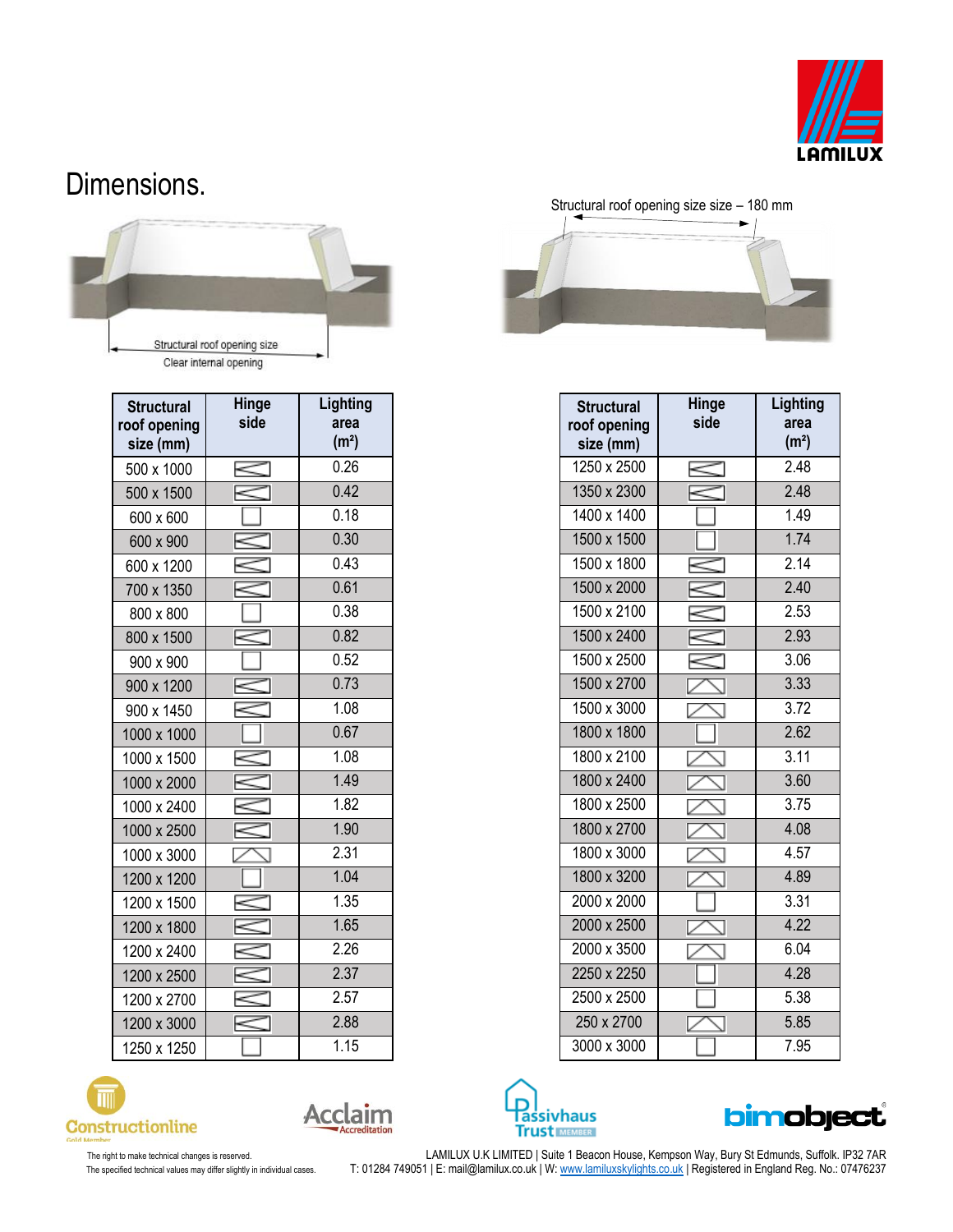

## Upper part.

Glazing: Impact resistant polyethylene (PETG) domed glazing is available as clear or opal.







Double glazed Triple glazed Solid insulated panel Suitable for hatches with no daylight requirements

| Type                        | Glazing<br>outside | Glazing<br>centre | Glazing<br>inside | <b>Light</b><br>Trans-<br>mission | <b>Total energy</b><br>transmit-<br>tance | <b>Sound</b><br>insulation<br>value Rw,p | <b>Heat</b><br>transition<br>Ut ( $W/m^2K$ ) |
|-----------------------------|--------------------|-------------------|-------------------|-----------------------------------|-------------------------------------------|------------------------------------------|----------------------------------------------|
| Double glazed -<br>standard | opal               |                   | clear             | 66%                               | 0.66                                      | 24dB                                     | 2.6                                          |
|                             | clear              |                   | clear             | 77%                               | 0.77                                      | 24dB                                     | 2.6                                          |
| Triple glazed -<br>standard | opal               | clear             | clear             | 58%                               | 0.58                                      |                                          | 1.9                                          |
|                             | clear              | clear             | clear             | 68%                               | 0.68                                      |                                          | 1.9                                          |
| Solid insulated<br>panel    | <b>GRP</b>         | Jackodur          | <b>GRP</b>        |                                   |                                           | 22dB                                     | 0.9                                          |

# Upstand.

Upstand is delivered pre-assembled to the upper part for quick and easy site installation.

Acclaim

Standard upstand in a choice of heights: 150mm / 300mm / 400mm / 500mm.













The right to make technical changes is reserved. LAMILUX U.K LIMITED | Suite 1 Beacon House, Kempson Way, Bury St Edmunds, Suffolk. IP32 7AR The specified technical values may differ slightly in individual cases. T: 01284 749051 | E: mail@lamilux.co.uk | W: <u>www.lamiluxskylights.co.uk</u> | Registered in England Reg. No.: 07476237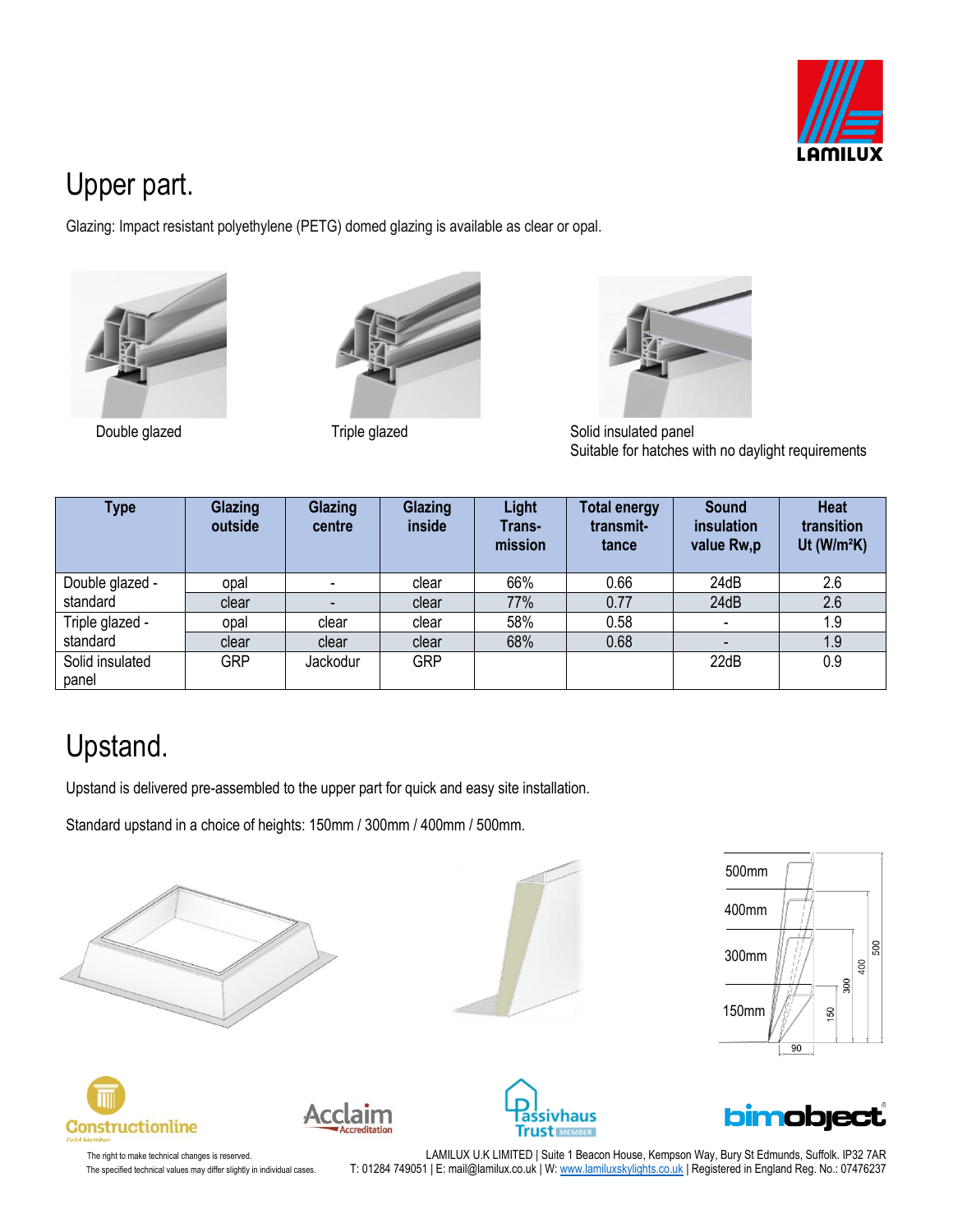

### Ventilation details.



**Manual opener** Chain Chain Chain Chain Chain Chain Chain drive  **24v / 230v 24v / 230v**





# Hinge side. (See page 2.)

Hinged on the short side **Hinged on the long side** 





### Performance.

For full product performance specification available on request. **In the specificant of the specification** available on request.

- CE marked quality according to EN 1873.
- Life Cycle Assessment (LCA) to EN 15804.
- Airtight to Class 4, EN 12207.
- Water tightness to Class 4 according to BS EN 12208.
- Wind Load to Class C4, EN 12210.
- ACR[M] Class B Non-fragile
- Thermally broken: 10° isothermal line remains within the structure (see diagram)







The right to make technical changes is reserved. LAMILUX U.K LIMITED | Suite 1 Beacon House, Kempson Way, Bury St Edmunds, Suffolk. IP32 7AR The specified technical values may differ slightly in individual cases. T: 01284 749051 | E: mail@lamilux.co.uk | W[: www.lamiluxskylights.co.uk](http://www.lamiluxskylights.co.uk/) | Registered in England Reg. No.: 07476237